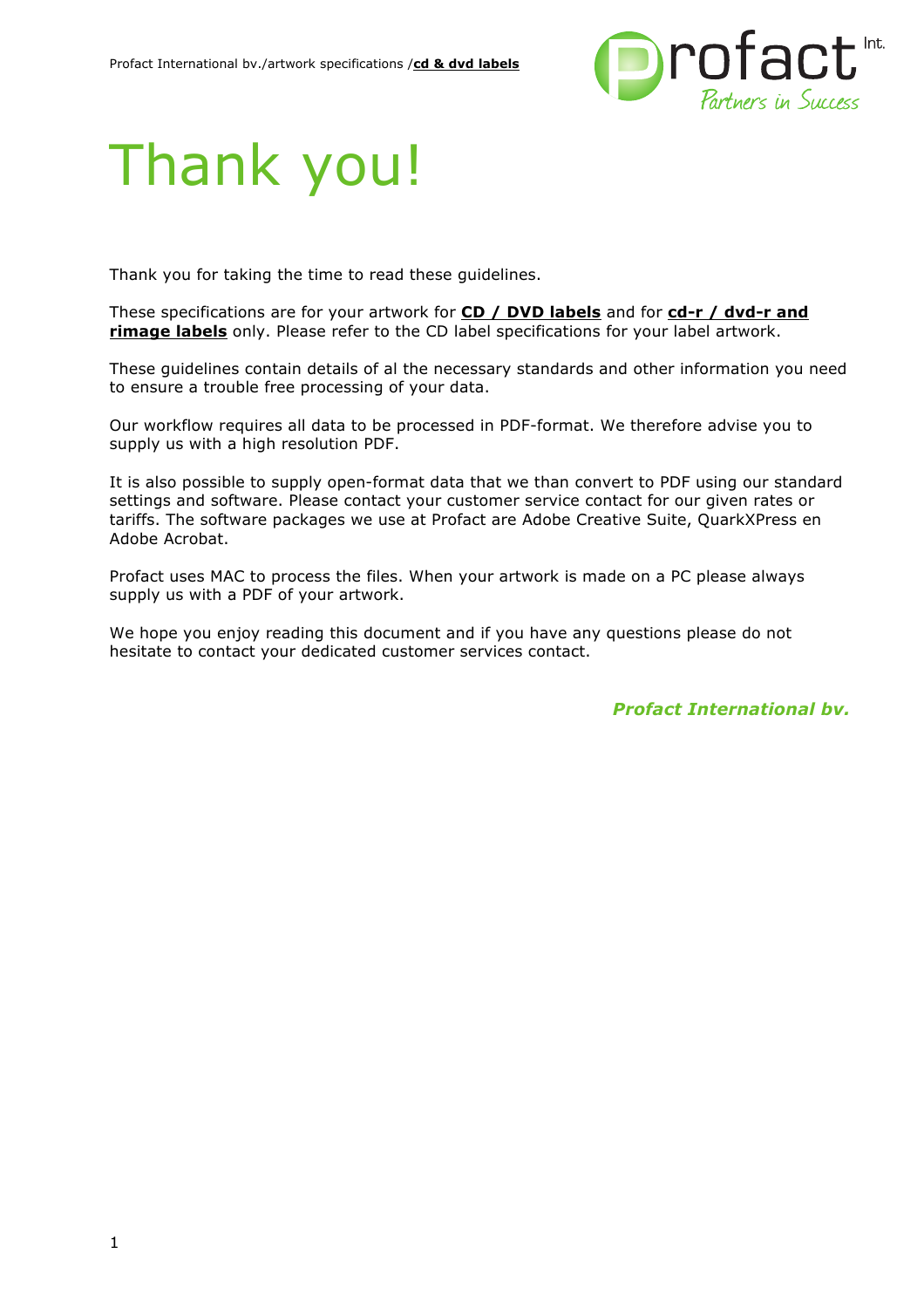

# **Content**

|                                | 1. General                                              |                                                                                                                                                                                                                         | 3                               |
|--------------------------------|---------------------------------------------------------|-------------------------------------------------------------------------------------------------------------------------------------------------------------------------------------------------------------------------|---------------------------------|
| 2. CD/DVD label specifications |                                                         |                                                                                                                                                                                                                         | 3                               |
|                                | 2.1<br>$2.2^{\circ}$<br>2.3<br>2.4<br>2.5<br>2.6<br>2.7 | Label Print techniques & recommendations<br>Choise of printing process<br>Job Folder<br>Standard templates<br>Font size and font management software<br>Colormode and special colors<br>Resolution and line thicknesses | 3<br>3<br>4<br>4<br>5<br>5<br>5 |
|                                | 3. Printdiameters                                       |                                                                                                                                                                                                                         | 6<br>6                          |
|                                | 3.1<br>3.2                                              | CD labels<br>DVD labels                                                                                                                                                                                                 | 6                               |
|                                | 3.3                                                     | CD-r labels & DVD-r/+r labels                                                                                                                                                                                           | $\overline{7}$                  |
|                                | 3.4                                                     | Rimage labels                                                                                                                                                                                                           | 7                               |
|                                | 4. File transfer options                                |                                                                                                                                                                                                                         | 8                               |
| 5.                             | Contacts                                                |                                                                                                                                                                                                                         | 9                               |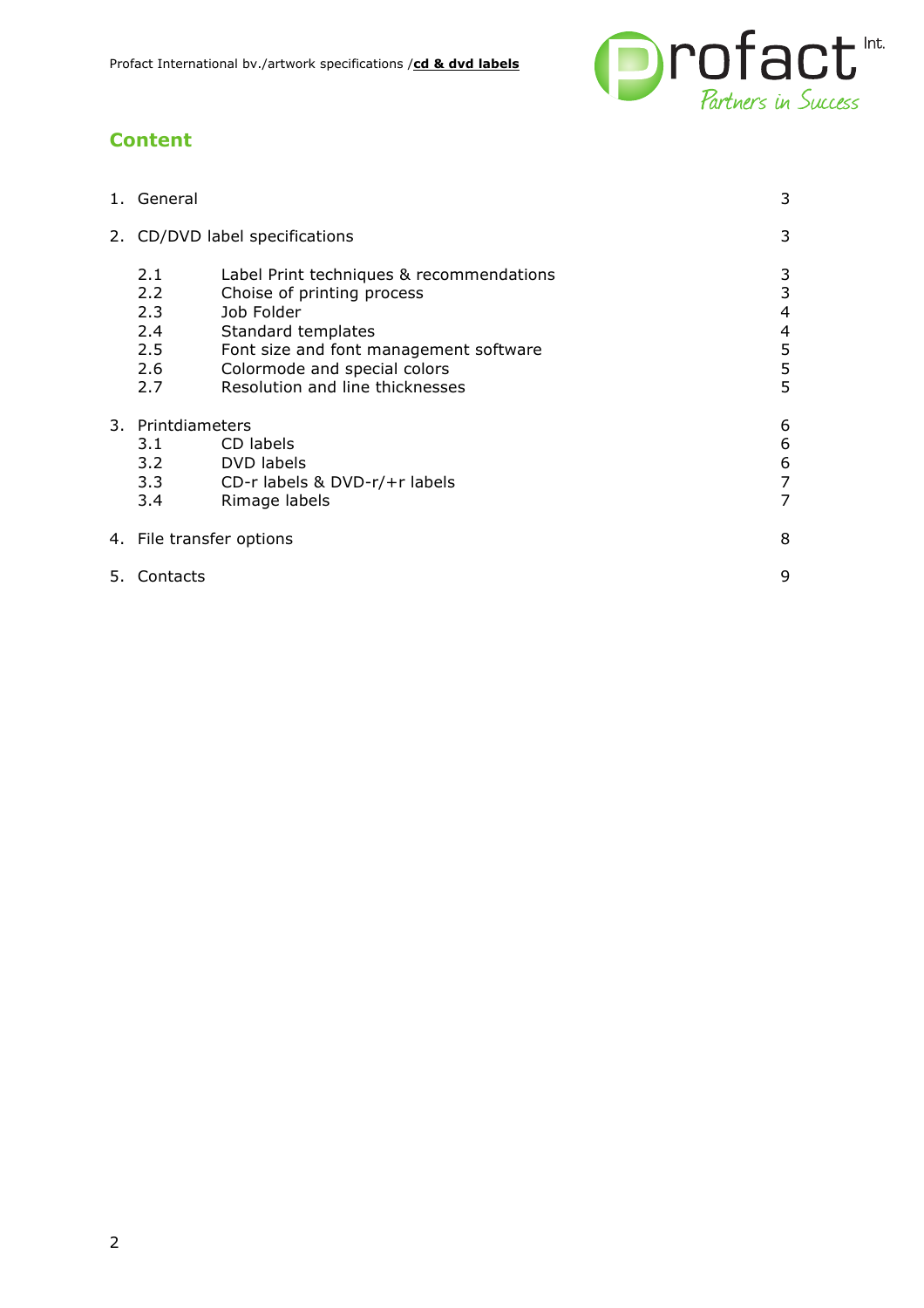

# **Chapter 1 General**

The following paragraphs will provide you with information of how your data should be presented in order to ensure that Profact can process your files.

Please only use professional software like Adobe InDesgin, Adobe Illustrator or QuarkXPress for creating your artwork.

Microsoft software or Correl Draw will not give the same results and cannot be processed by Profact.

# **Chapter 2 CD/DVD label specifications**

# **2.1 Label Print techniques & recommendations**

Profact offers Screen-printing or Offset-printing for cd and dvd. Your can choose for on body printing on the metallic surface of the discs or printing on a white surface. Please note that on body prints directly onto the metallic surface will look different to your proof print based on a white background. Profact checks the colors on a white background.

# **2.2 Choise of printing process**

#### Silkscreen print

Each printing process has its advantages and disadvantages. Silkscreen print (40 lines/cm) is suitable for text and brilliant pantone colors and metallic colors. Silkscreen print is less suitable for detailed pictures because of the lower resolution.

A maximum of 6 colors can be printed inclusive the white flood. Pantone colors will be matched to the current color book.

The tone value for screen printing is 10% - 85% for an optimal print result. Colors with a value below 10% may disappear on the film and color percentages above 85 % can choke during printing.

## Offset print

The offset print process is suitable for the reproduction of images. Fine details can also be printed due to the higher resolution of 60 lines. It is also possible to order a gloss varnish for more intense colors. Please contact your customer service contact for the given rates. For intense black a backing of yellow, magenta and cyan is expedient: e.g. 40% cyan, 20% magenta, 20% yellow.

A maximum of 6 colors can be printed inclusive the white flood. The two extra colors can be white flood and an extra pantone color or gloss varnish.

The tone value for offset printing is minimum 2% to maximum 98% for an optimal color result.

The color sequence in offset print is always: White, Cyan, Magenta, Yellow, Black and possible PMS or Gloss varnish. In case that you use PMS in your artwork as an additional color on the offset label please make sure that it is printed directly on the white surface.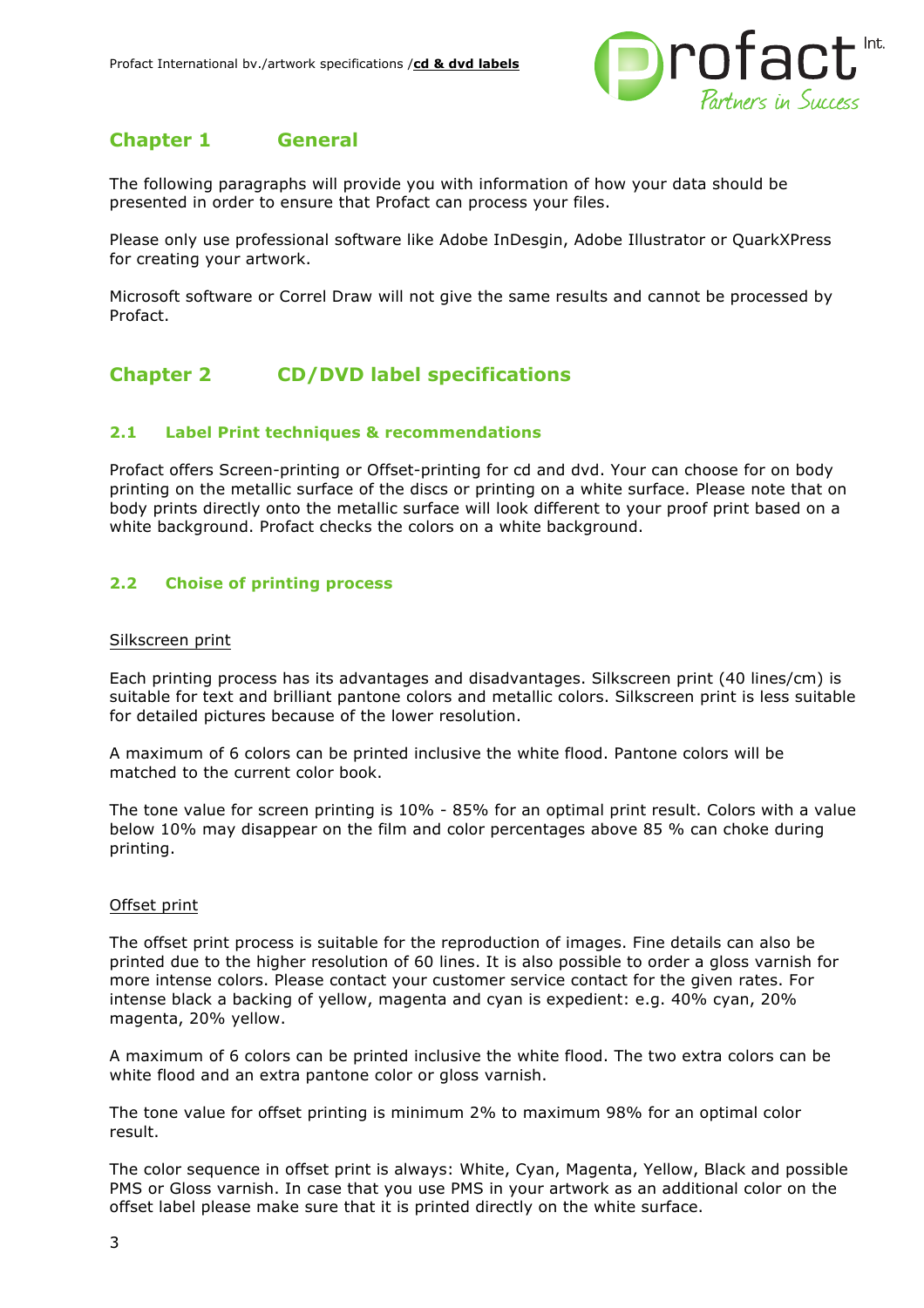

## Rimage

Profact also offers a Rimage label service for small order quantities. Rimage labels are printed in C(yan), M(agenta), Y(ellow) and B(lack).

A combination of Silkscreen and Rimage printing is also a possibility e.g. in case of serialization on your cd/dvd after the Silkscreen print. In this case please use the Rimage templates that have the necessary Rimage dash for a correct positioning of your cd/dvd in the Rimage printer.

#### CD-r, DVD-r and DVD+R

Profact can also print a label on CD-R, DVD-R or DVD+R using storage media purchased by Profact. We mainly use Taiyo Yuden CD-r and DVD+R, for DVD-r we mainly use TDK.

CD-R can be printed using silkscreen printing. The DVD-r and DVD+r can be printed in silkscreen and offset.

# **2.3 Job Folder**

Our in-house process uses a standard job folder structure and we would be very grateful if you would adopt the same directory structure when arranging your data.

The standard Job folder is organized as follows:

| <b>Files:</b>   | HiRes PDF and/or QuarkXpress, InDesign files.                                                  |
|-----------------|------------------------------------------------------------------------------------------------|
| Art & Scans:    | All images and graphics used in the layout.                                                    |
| <b>Fonts:</b>   | All fonts used in the layout and the fonts used in the images/graphics.                        |
| <b>Read me:</b> | Additional information (color scheme, folding method, sidedness, etc.) in<br>a "read me" file. |

The Profact workflow can process PDF files only. Additional activities required to prepare the open files will cause delay and will lead to extra costs.

## **2.4 Standaard templates**

Please use our standard templates for your layout. Do not modify, do not delete or move anything and do not ungroup any groups. If you deliver a PDF it is absolutely essential that you use our template for your layout. Supply your artwork without template on the first page of your PDF and on the next page place your artwork on the template leaving the template in the artwork using a solid PMS color. In this way we know how you want your artwork to be positioned.

If you are not able to supply us your artwork on template Profact will position your artwork on our templates and will send you a binding PDF for approval. Please note that this PDF is for the approval of positioning only and cannot be considered as a color reference. The production lead-time will start after your approval.

When you do not use our template for your artwork do not place a center hole in your layout as this will cause fitting problems when placing your artwork on the template.

Please refer to our website **www.profact-international.com** for downloading your templates.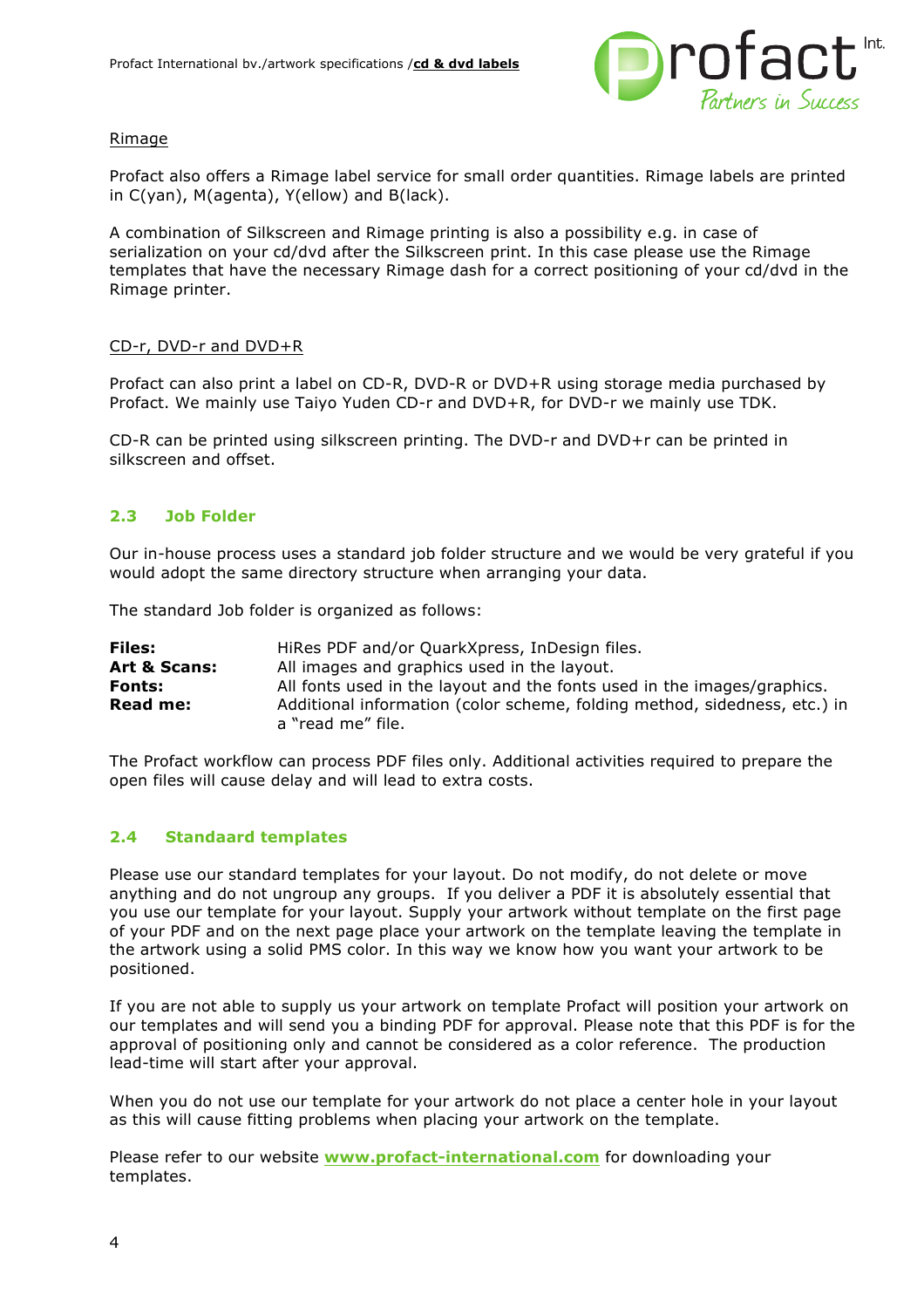

## **2.5 Font size and font management software**

In order to make sure that fonts are handled correctly is to make use of a font management program, such as Adobe Type Manager or Extensis Suitcase.

This way you can be certain that all fonts will be embedded correctly into the PostScript file. This is because in addition to managing the fonts, the font management program will provide a warning if defective, incomplete or repeated fonts are present.

Your layout project should only include those fonts that are absolutely necessary. Please avoid using Multiple Master fonts and always select unmodified font styles. EPS files must always use fully embedded fonts. Save your Illustrator files always with the fonts and replace letters to contours. Use Post Script fonts and do not use text styles as "outlines", "bold" or "italic" but chose the correct font in the font menu.

The minimum font size for silkscreen is 7 points and for Offset 5 points using a sans-serif letter type.

# **2.6 Colormode and special colors**

The colors used in you files must be created using the CMYK color space in case of offset print with the exception of solid colors. Solid colors must be given valid, unique names in your file using the pantone color number. For example: PMS 368.

Files with different color spaces will not be accepted. In case that the file uses RGB, Profact can convert your file to CMYK using our designated settings, standards and software. The converted file will only be used for production after your approval. Profact does not accept responsibility for loss of quality in the final product.

Please specify if your artwork should be printed onto a white background or if it should be printed directly onto the metallic surface of the disc.

## **2.7 Resolution images and line thicknesses**

The resolution of the used CMYK and grayscale images has to be minimum 300 dpi at a placement of 100 %

Please use EPS or Tiff files for all your images and graphics.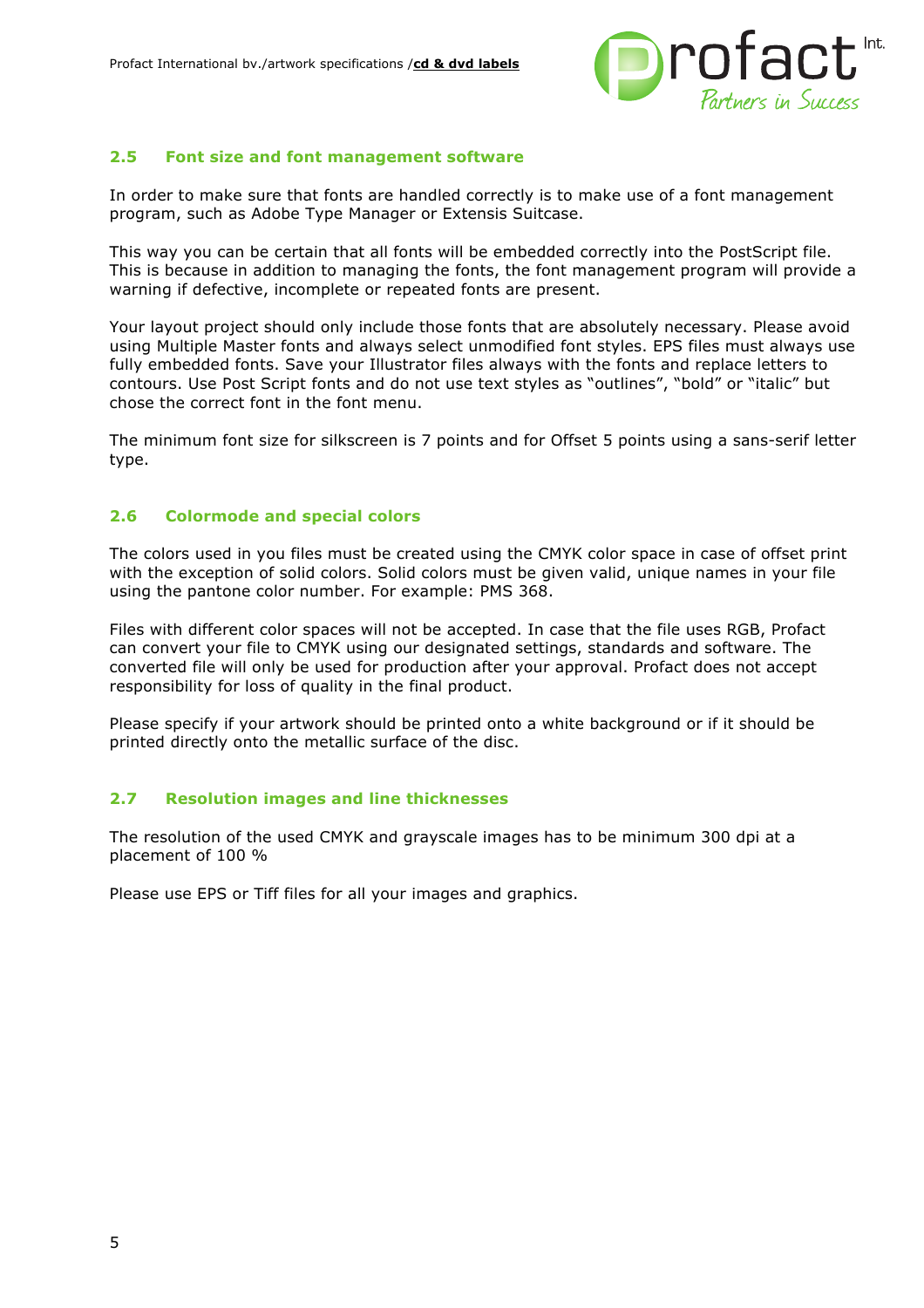

# **Chapter 3 Printdiameters**

Profact metalizes the CD's between diameter 37mm and diameter 117mm. The part between the center hole and the 37 mm is transparent. For the CD label print we can offer you two options: 1. we fully print the cd inclusive the transparent part or 2. We print until the transparent part. DVD's are fully metalized.

# **3.1 Cd label print**

Option 1 Full print Outer diameter 117 to inner diameter 20 mm

Option 2 Print until the transparent part Outer diameter 117 to inner diameter 37 mm





# **3.2 Dvd label print**



Option 1 Full print Outer diameter 117 to inner diameter 20 mm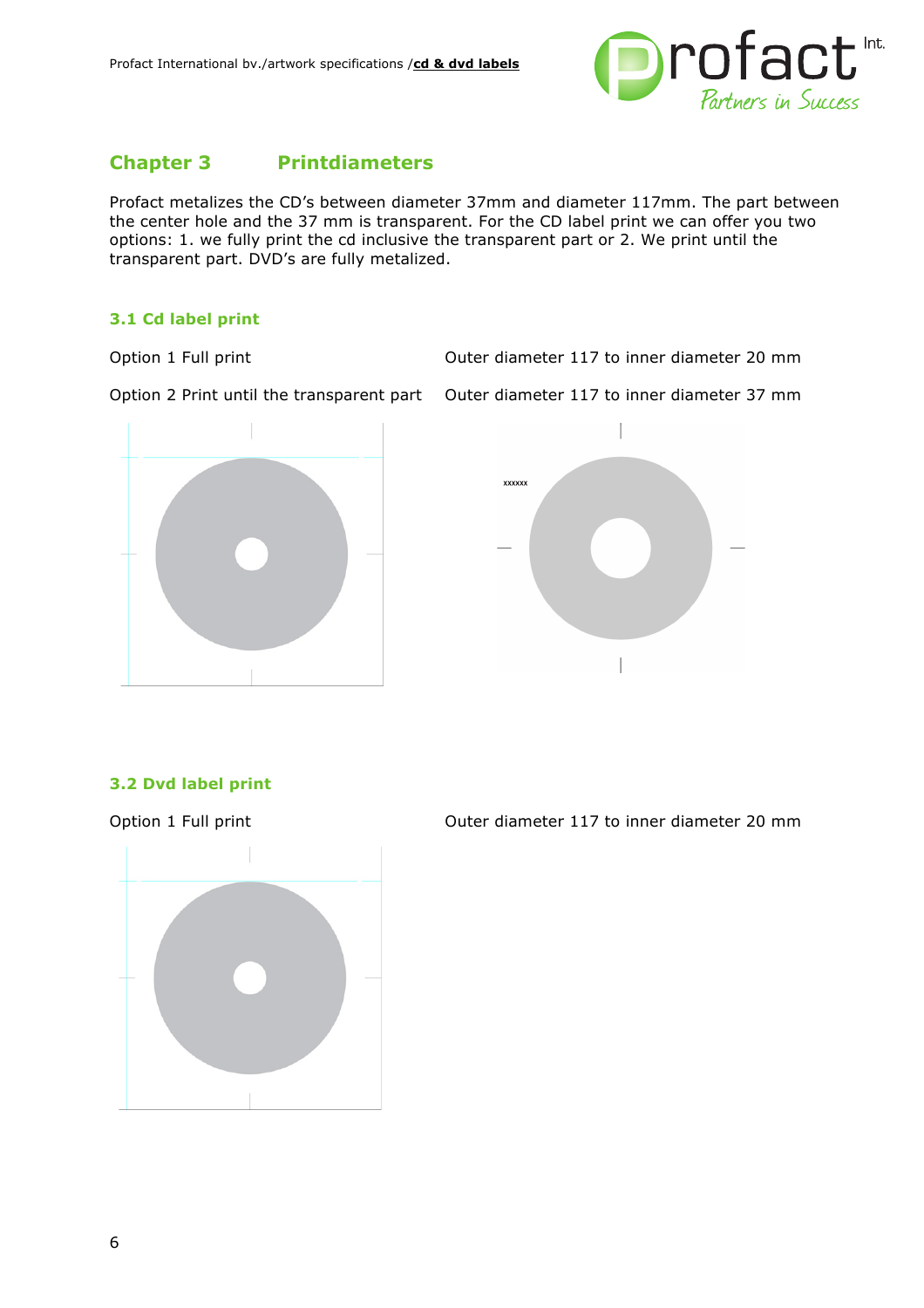

# **3.3 CD-r/DVD-r label print**

Option 1 Full print Outer diameter 117 to inner diameter 20 mm Note: knock out the stacking ring in your artwork in case of CD-r printing.

Option 2 Printing until stacking ring Outer diameter 117 to inner diameter 38, 5 mm



# **3.4 Rimage CD-R label print**



Option 1 Full print **Outer diameter 117** tot to inner diameter 20 mm. NOTE: knock out in the inner ring for rimage dash.

Option 2 Printing until stacking ring Outer diameter 117 to inner diameter 50 mm NOTE: knock out in the inner ring for rimage dash.

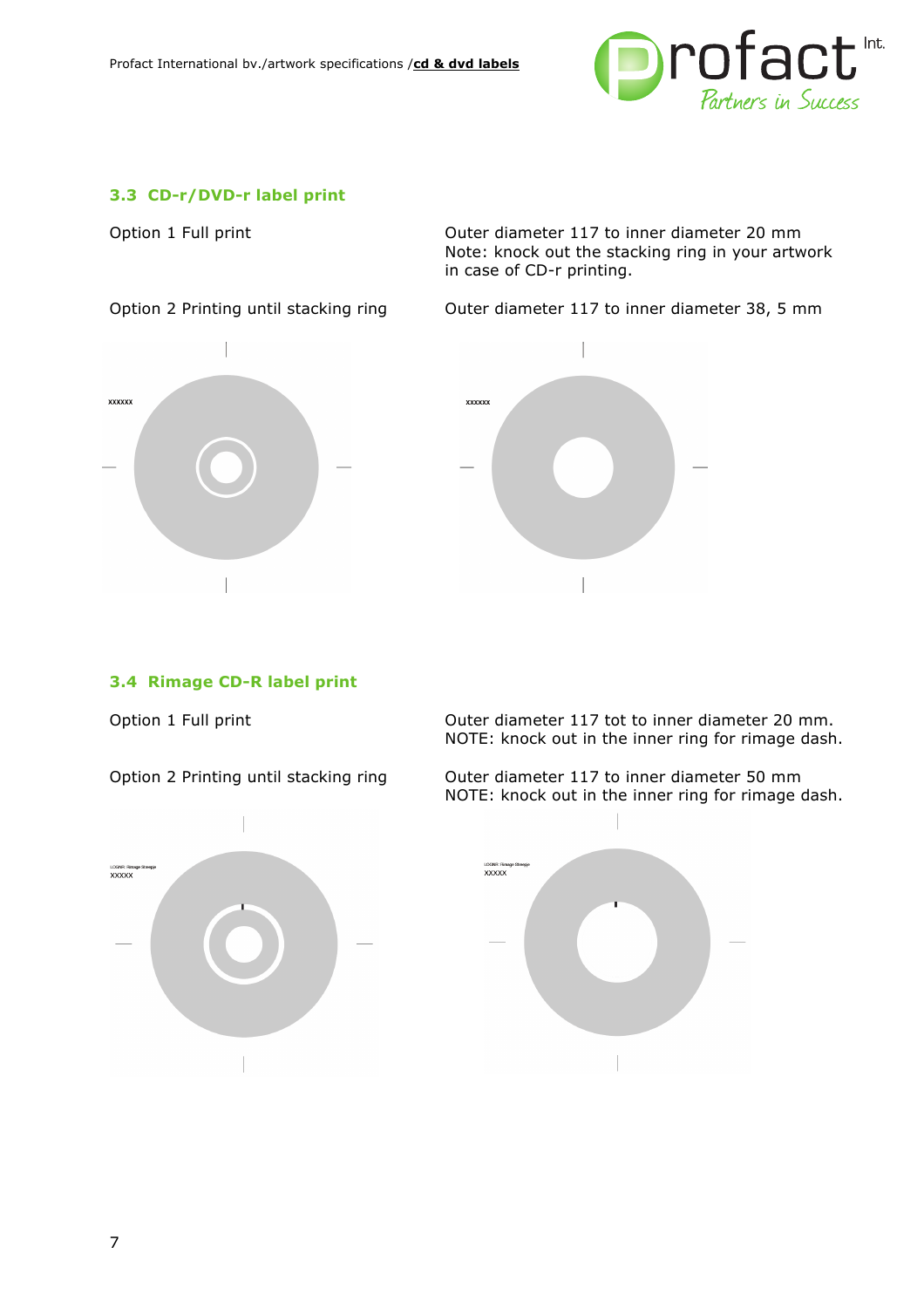

# **Chapter 4 File transfer options**

#### *Please inform your customer service contact when you have uploaded your data.*

**You can use the following options for supplying your data:**

## **CDR/DVDR**

Please label your cd/dvd with the customer name, title and "artwork label" and send them to the attention of your customer service contact.

### **E-Mail**

Profact prefers to receive your files by cdr/dvdr or by FTP. Only small files can be sent by mail. Profact cannot receive ZIP files as they are automatically blocked because of our CDSA protection policy.

#### **FTP – Server**

If you do not have a personal log-in code for your personal file on the FTP-Server please contact your Customer Services contact who can help you obtain a personal log-in code.

Please make sure that your files are always accompanied by a sample by means of a hardcopy or a preview PDF to make sure that there is no mistake as to how you would like to have your artwork positioned or how the correct page order should be.

If you want to compress your files before transferring it to the FTP server please use either Stuffit or Zipit.

#### *Please do not use PCs to compress your files. In most cases the font-files get damaged.*